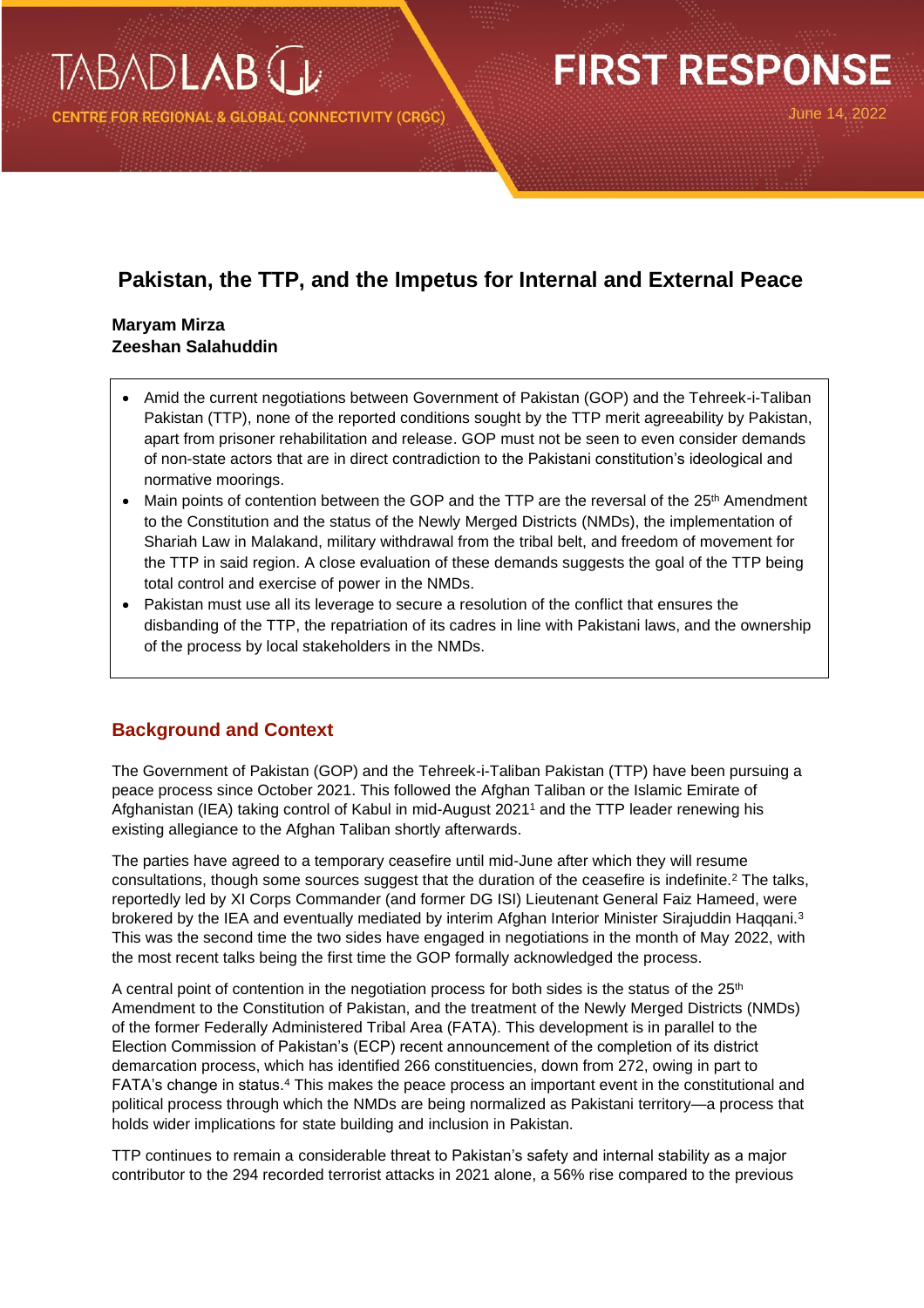year. <sup>5</sup> The vast majority of these terrorist attacks have targeted military personnel and border check posts. Pakistan has also experienced an increase in terrorist incidents conducted by separatist terrorist groups operating in Balochistan. The recent terrorist attack in Karachi that claimed the lives of four, including three Chinese nationals, added to growing pressure on Pakistan as a key counter terrorism partner for China. 6

With the TTP retreating to hideouts in Afghanistan, Pakistan's frustrations have grown as calls for curbing the group and halting their activities were met with inaction by the IEA. GOP reportedly conducted targeted airstrikes in Afghanistan territory (in the Kunar and Khost provinces), a move that represents a tactical escalation and complex strategic implications. The IEA and their willingness to support Pakistan after such strikes puts the sustainability of such escalatory measures in doubt. Other key considerations are civilian loss of life, the lack of precise intelligence, and the reaction of the ordinary citizen of Afghanistan. Additionally, it is not clear that TTP ranks themselves would be any likelier to surrender to Pakistan in the overhang of such strikes.

In summary, communication has opened between GOP and the TTP after several years, facilitated by the Afghan Taliban. This presents a major shift in Pakistan's policy of targeting TTP hideouts and leadership, especially in the tribal areas.<sup>7</sup> The peace process has led to the temporary ceasefire, the release of dozens of TTP terrorists from Pakistani jails $<sup>8</sup>$  and a significant reduction in TTP attacks in</sup> Pakistan, according to the latest UNSC Monitoring Team Report.<sup>9</sup>



*Figure 1: A Timeline of Events Since the Afghan Taliban Came to Power in Kabul*

## **Current Status of Negotiations in the 'Peace Process'**

Talks between the TTP and GOP were only recently acknowledged publicly by the GOP. In a public address on June 3, 2022, Pakistan's Federal Minister for Information and Broadcasting Pakistan Marriyum Aurengzeb made a reference to the talks, shortly after the TTP had reportedly extended the ceasefire for an indefinite period.<sup>10</sup>

The TTP's has several demands, the most pertinent of which are:

- 1. Restoration of the traditional semi-autonomous status of several of Pakistan's north-western districts. This means the reversal of the 25<sup>th</sup> Constitutional Amendment of 2018 and an end to the integration of the NMDs into the Khyber Pakhtunkhwa (KP) province.
- 2. Discontinuation of Pakistani military outposts in the NMDs, implying a complete withdrawal of troops.
- 3. Release of 102 commanders and fighters in Pakistani prisons and presidential pardon to two key militant commanders, TTP Swat leaders Muslim Khan and Mehmood Khan.
- 4. Enforcement of TTP's version of the Shariah Law through the Nizam-i-Adl regulation in Malakand division, citing their rejection of the Pakistani constitution as un-Islamic.<sup>11</sup>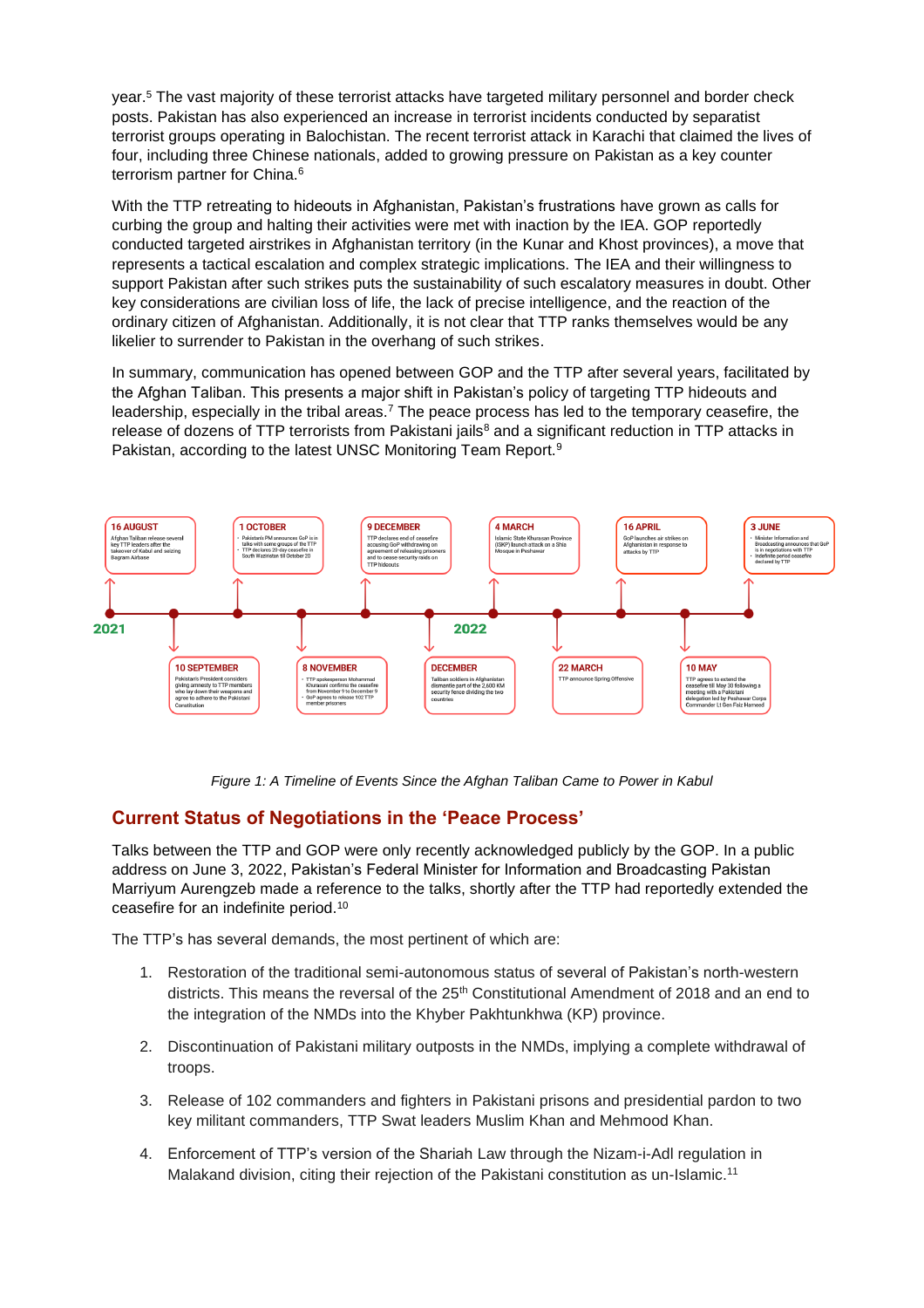5. Freedom of movement for the TTP's members and activities in Malakand division.

Meanwhile, the GOP has put forth its own set of demands.

- The complete dissolution of the TTP, thereby formally disbanding and disengaging from other militant groups.<sup>12</sup>
- Second, for the TTP to renounce their arms and use of violence and instead to officiate as a non-violent political party and respect constitutional norms of the GOP.<sup>13</sup>

It is important to note that the TTP is also under immense internal pressure by members' families for successful and peaceful repatriation to Pakistan.<sup>14</sup>

## **Key Stakeholders in the Peace Process**

**The Government of Pakistan (GOP)** is an integral actor in this negotiation process, and it appears to be in a position of relative strength. It benefits from good relations with the IEA and has exerted pressure on Kabul to bring the TTP to the negotiating table after a significant rise in the number of attacks by the latter, and repeated calls by Pakistan to curb the group. Once the first installation of the ceasefire was violated by the TTP with another set of attacks on March 30 and April 14, the Pakistani military reportedly conducted unprecedented airstrikes in eastern Afghanistan, underlining that Pakistan was going to go after the TTP, regardless of where it was located. <sup>15</sup> Since then, another indefinite ceasefire has reportedly been agreed upon—evidence to the relatively powerful position that Pakistan holds at the negotiating table.

However, this advantaged position also imposes on the GOP, the responsibility to conduct itself in accordance with the demands of being a mature state and a major regional power. This implies a truly peaceful, non-disruptive, and bloodless peace, that secures the lives, safety, and well-being of both Pakistani and Afghan citizens—for now and the future. Anything short of this would be a failure. There appear to be strategic advantages to concede to a minority of the TTP's current demands, to ensure continuation of the ceasefire and reduction in the number of TTP attacks in Pakistan. However, this this will have to be a careful balancing act of not conceding to demands that run counter to peaceful outcomes. The decision to publicly disclose the 'peace process' must then be viewed as an implicit declaration by the GOP that it intends to uphold its stature and secure these outcomes.

**The TTP** is at the negotiating table as the sole non-state actor in the process. Its main instrument of negotiation and pressure is violent extremism and terror. Attacks on Pakistani targets, particularly the armed forces, are the primary source of salience for the TTP. The power it holds is in the destruction and loss of life it has caused and can further cause. At least 294 militant attacks were recorded to have taken place in 2021, a 56% increase compared to the previous year, according to the Islamabad-based Pakistan Institute for Conflict and Security Studies (PICSS)<sup>16</sup> of which most were claimed by the TTP.

The group has coalesced after a period of significant splintering, absorbing many additional smaller groups during this resurgence<sup>17</sup>. While it may appear as a monolith, there are internal groupings, divisions, and cleavages. Both the GOP and the IEA need to consider the role of the various constituent elements of the TTP, the degree to which there is unity, and how the fallout of break off factions still committed to terrorism will be dealt with, in the scenario that a peace deal is eventually reached.

The impact of the TTP's violent terror activities on the lives of ordinary citizens, governance, and the economy in the NMDs and beyond requires deep reflection and deliberation. The TTP's assumption of a seat at the table in negotiations with the very state it has waged war upon represents a significant political event—both nationally for Pakistan, and regionally for the South and Central Asian regions.

A key consideration, beyond the TTP itself is how the TTP will distance itself from Da'esh, or the socalled Islamic State in the Khorasan Province (ISKP). Da'esh's escalated terrorist activities in Pakistan represent a different set of challenges to Pakistan than what the TTP posed, but a TTP-ISKP nexus would be a problematic development for both the GOP and the IEA.<sup>18</sup>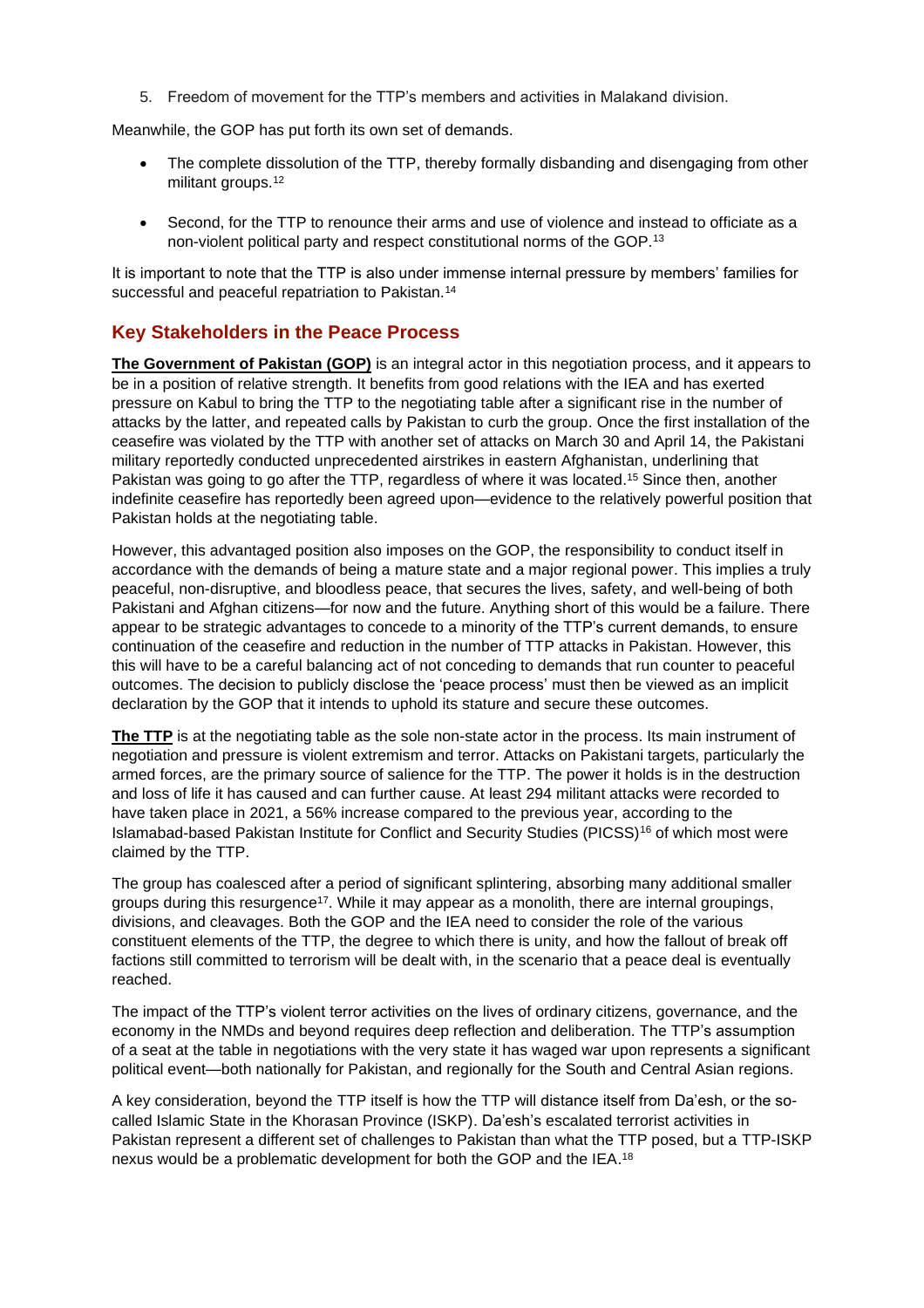**The IEA** is playing the role of the meditator in the negotiations and seems to be trying to balance its relations with the Pakistani state as well as maintain good posture with the TTP. Appeasing the GOP is essential to relieve the regime from external pressure from a key ally state and curb the possibility of further airstrikes. Sirajuddin Haqqani, the acting Afghan Interior Minister seems unwilling to coerce the TTP<sup>19</sup>. His areas of influence and operation have been the eastern and south-eastern Afghan border provinces, now a safe haven for TTP cadres that have fled the Pakistani security net.<sup>20</sup>

Securing a peace deal for the TTP with Pakistan would also mean that the IEA would forestall the potential of a disgruntled and desperate TTP joining forces with Da'esh—a clear and present threat to the Afghan Taliban's monopoly over violence in Afghanistan. <sup>21</sup> Therefore, a peace deal represents a positive tactical outcome for the IEA.

Finally, the IEA's long term relationship with Al-Qaeda (AQ), which was supposed to have ended with the Doha Agreement, seems to continue to have life.<sup>22</sup> Key members of the AQ leadership are living in eastern Afghanistan as the Taliban's guests, and the most recent UN Security Council Resolution 1267 monitoring report concludes that, "Afghanistan has the potential to become a safe haven for Al-Qaeda and a number of terror groups with ties to the Central Asia region and beyond.<sup>23</sup> A successful negotiation and peace deal between the GOP and TTP would then serve not just to cut off the potential of TTP joining forces with other terrorist groups (like Da'esh and Al Qaeda) but also serve as evidence to IEA's enduring commitment to the Doha Agreement.

**Pakistani citizens belonging to the NMDs, Malakand division, and neighbouring areas** that are most susceptible to attacks in KP and Balochistan, could be beneficiaries of a new era of peace, security, and stability. But the process and outcomes of these negotiations needs to clearly demonstrate that their rights and well-being are sacrosanct to the GOP. A delegation of 57 native elders, parliamentarians, and political actors represented the people's stakes and interests in the peace process, <sup>24</sup> demonstrating their importance as agents in the political and security deliberations that affect their homeland and the region beyond.

The involvement of such a delegation is a welcome development, but the political and legal salience of such engagement is contentious. On June 11, Foreign Minister Bilawal Bhutto Zardari tweeted, that his party, the Pakistan People's Party (PPP), believes that with respect to the talks with the TTP, "PPP believes all decisions must be taken by parliament".<sup>25</sup> This is a perfectly reasonable contention, given the vitality of the issues at stake in the negotiations: sovereignty, territorial integrity, monopoly over violence, and constitutional norms.

However, while the PPP's contention in this regard may be necessary, it is still not a sufficient condition for the people's ownership over the process. Several other groups will also be critical to the outcome, perhaps most notably, the Pashtun Tahaffuz Movement (PTM), an umbrella body working for the protection of the people of the tribal belt. The buy-in of communities, including groups like the PTM is essential both for the longevity and vitality of the process, and to ensure that unhappiness with an eventual peace deal does not derail or undermine the eventual deal's legitimacy.

**The people of Afghanistan**, especially those inhabiting the borderlands of Afghanistan's eastern provinces, are just as important to considerations of livelihoods and safety since communities at the borders would be significantly vulnerable to any unrest between GOP and the TTP. This is a live issue as up to 4,000 TTP fighters have been reported to be holed up in the Afghan provinces bordering Pakistan, making them the largest group of foreign fighters-based in the country.<sup>26</sup>

**The US and the international community**, as the continued patronization, engagement with, and sheltering of the TTP effectively puts the IEA in violation of the Doha Agreement. In particular, the agreement specifically prohibits the IEA or Afghan Taliban from facilitating or supporting any groups or helping them with coordinating, recruiting, training, and fundraising through the use the soil of Afghanistan to threaten the security of the United States, its allies, or any neighbouring countries.

#### **Potential Implications**

Given the historical, political, and constitutional importance of the 'peace process', and Pakistan's strategic positioning and utmost responsibility for a favourable outcome for itself and the region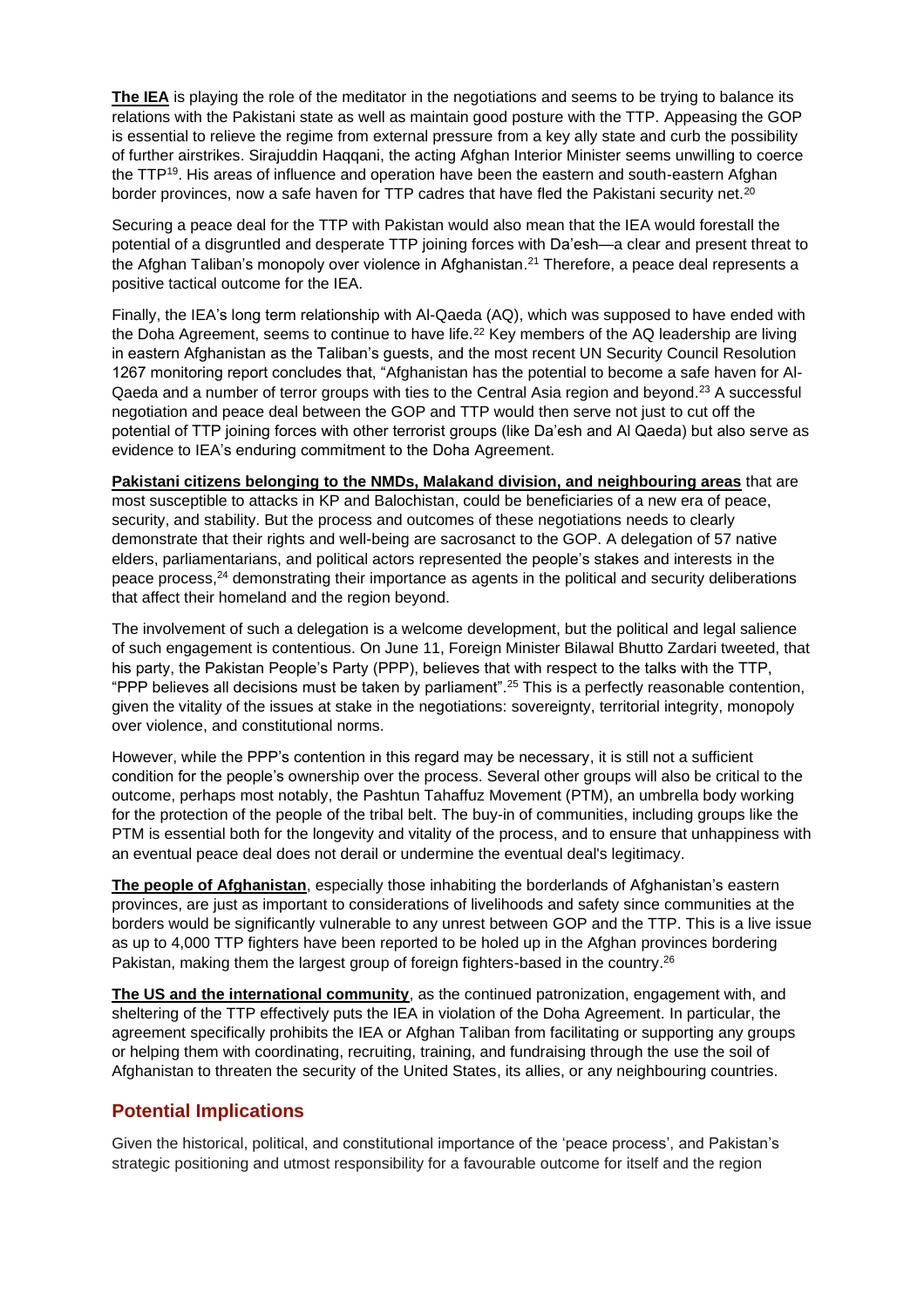beyond its own territory, it is crucial to establish the plausibility (or lack thereof) and viability (or lack thereof) of the TTP's demands.

#### 1. **Can Pakistan accept the discontinuation of Pakistani military outposts in the NMDs (formerly FATA), meaning a complete withdrawal of troops?**<sup>27</sup>

Consideration: There is a marked difference between military presence along the border for boundary control, and presence in the tribal belt for operations and other paramilitary functions. The former will continue to be the case for the foreseeable future. The TTP wants both to be reversed. Following the integration of the NMDs into the KP province, a reduction in military presence and operations may be feasible. However, the complete withdrawal of the military may not be.

Handing over to the civilian administration should be the end goal but will take time, require deep and unprecedented cooperation and trust between military and police authorities, and naturally entail significant overlap. Any such transition must be resourced and paced in accordance with the federal and provincial government's abilities and appetites, and not under duress from the TTP. The sooner the conditions are prepared for such a transition, the more beneficial for the NMDs, the GOP, and the military.

The military may also have a role in mitigating the wider economic and social impacts of Operation Radd-ul-Fasaad and sustained military deployments in Miranshah and Mir Ali on local populations. Until improved integration and corresponding human and physical development in the region takes place, and the civilian administration can step in, the military may represent the state's only option to engage the region effectively. Such commitments have been officiated under the 25<sup>th</sup> Amendment which lays out a series of steps for full integration, such as the rehabilitation of Internally Displaced Persons (IDPs), investments in infrastructure (both housing and commercial reconstruction), and service delivery of socio-economic development programs.

Any possibility of withdrawing deployed military (on borderlands or in NMDs) should be the result of an internal calculus facilitated by resource availability, improved economic and social indicators, the strict enforcement of the rule of law in the region, and regional cooperation by responsible state actors, and *not* the result of appeasing a terrorist group like the TTP.

#### **2. Can Pakistan accept the restoration of the traditional semi-autonomous status of several of Pakistan's north-western districts? <sup>28</sup> This would mean a 'reversal' of the 25th Constitutional Amendment of 2018 and an end to integration of the tribal areas of former FATA into the Khyber Pakhtunkhwa province.**

Consideration: This is arguably the central point of contention in the negotiations as it potentiates an issue of the status and treatment of the NMDs. On May 31, the ECP announced the completion of its district demarcation process. The ECP identified 266 constituencies, down from 272, owing in part to FATA's change in status, and as remarking of the constituencies comprising the new districts (former agencies).

A reversal of the integration would be first and foremost a constitutional and democratic violation, and a complete betrayal of the trust of the people of the NMDs, notwithstanding the many reservations and protestations at the merger. This also presents an urgent case for stronger state-society relations that have yet to be fully cultivated between the GOP and the people of the NMDs.

The reform in sub-national boundaries and integration between ex-FATA and the rest of Pakistan was a monumental decision to have been taken by the will of the people and the state, finally integrating, and ideologically aligning both land and society of the NMDs.

Therefore, such a concession to the TTP would be seen as effectively ceding control of the region and its people to the TTP. Said reversal has alarming ramifications not only for governance and protection, but also the already glacial process of building state-society relations in what was once a territory neglected by the state, governed by the draconian colonial Frontier Crimes Regulation (FCR), and devastated by both terrorism and counterterrorism operations.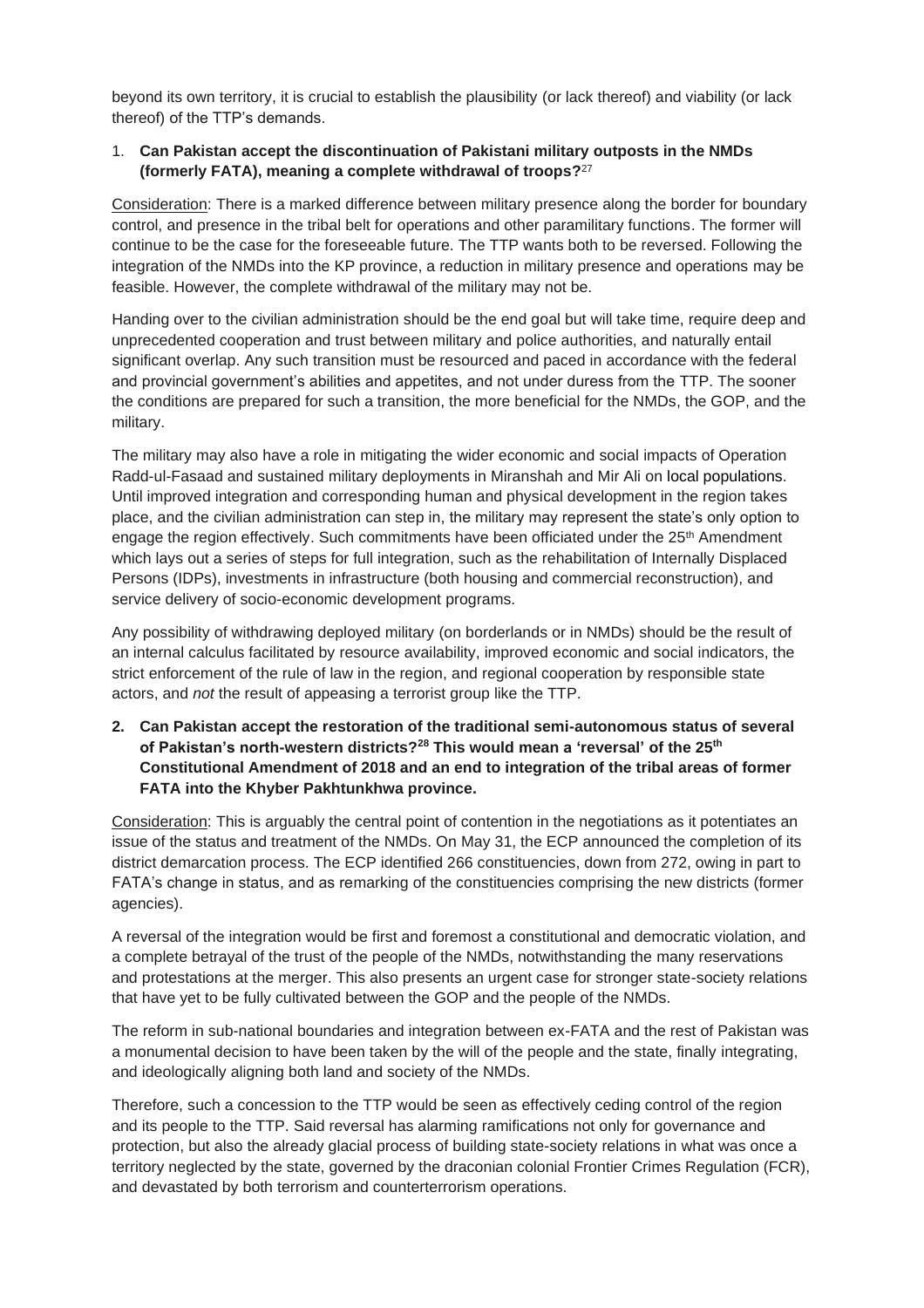#### **3. Can Pakistan release 102 commanders and fighters in Pakistani prisons and grant a presidential pardon to two key militant commanders, TTP Swat leaders Muslim Khan and Mehmood Khan? 29**

Consideration: This demand has been an exception insofar as it has been reportedly accepted by the GOP—which has released the two key TTP leaders recently. <sup>30</sup> However, prisoners are a finite bargaining chip, their release for negotiation purposes is not a viable long-term tool nor solution, and should be contingent upon established rehabilitation.

#### **4. Can Pakistan accept the enforcement of TTP's version of the Shariah Law through the existing Nizam-i-Adl regulation in Malakand division, citing their rejection of the Pakistani constitution as un-Islamic? 31**

Consideration: The Shariah Nizam-i-Adl Regulation, 2009 (Order of Justice) is operational in Malakand division since April 2009 – a regulation that was passed by Pakistan's central government that formally established Sharia law in the Malakand division and is technically still in effect.<sup>32</sup> Additionally, the process of integration set by the 25<sup>th</sup> Amendment necessitates the establishment of elected local bodies and introduction of judicial reforms to mainstream both the parliamentary and judicial processes in the region.

Hence, any degree of acceptance of this demand to enforce TTP's own will in law and justice would imply a parallel system of governance, and in the worst-case scenario, no governance by the Pakistani state. For the state, it means complicating the terms and existential spirit of the integration of the NMDs, as it would create a further separation of governing laws and consequently run the risk of non-constitutional institutions and figures of agency that could exercise the implementation of those laws. Such a dual model would imply a violation of the primacy of the constitution (which officiates integration at all levels) and the boundaries of citizenship (who is and is not considered a citizen of Pakistan).

For the society, communities, and the people of Malakand, all considerations above are significant in how they not only identify beyond ethnic and sub-national lines, but also how they perceive and engage with the state. First and foremost, it is problematic if either the TTP or the GOP are the only actors deciding how society, law, and governance is to be conducted in the Malakand division, without the active and uncoerced participation, deliberation, and decisive power of its residents.

#### **5. Can Pakistan accept freedom of movement for the TTP's members and activities in Malakand division?**

Consideration: The Fourth Schedule of the Anti-Terrorism Act (ATA) 1997 tracks and monitors suspect individuals that the state believes pose a threat to the public, and need to be monitored, categorized, and observed. As recently as 2019 and 2021, reports have surfaced of TTP members being placed on the fourth schedule.<sup>33</sup> <sup>34</sup> Therefore, complete freedom of movement for the TTP is conducive neither to the livelihoods of communities and the people of the region nor to the GOP's governance of a recently integrated region. Given the TTP's historic existential fight with the Pakistan military, state, and people—this would not be an advisable outcome.

## **The Way Forward**

The combined demands of the TTP outlined in the section above imply a clear goal: the TTP want complete command and control of the Malakand division, to move and operate in it unimpeded by military presence, to enforce their version of Shariah Law on a subset of the Pakistani people, and to see a return to freedom of their most violent members. Acquiescing to their demands effectively means ceding a portion of sovereign Pakistani territory to a recognized, tactically weak, and ideologically and existentially opposed non-state actor. It also undermines the military's historic sacrifices in the long campaign against the TTP.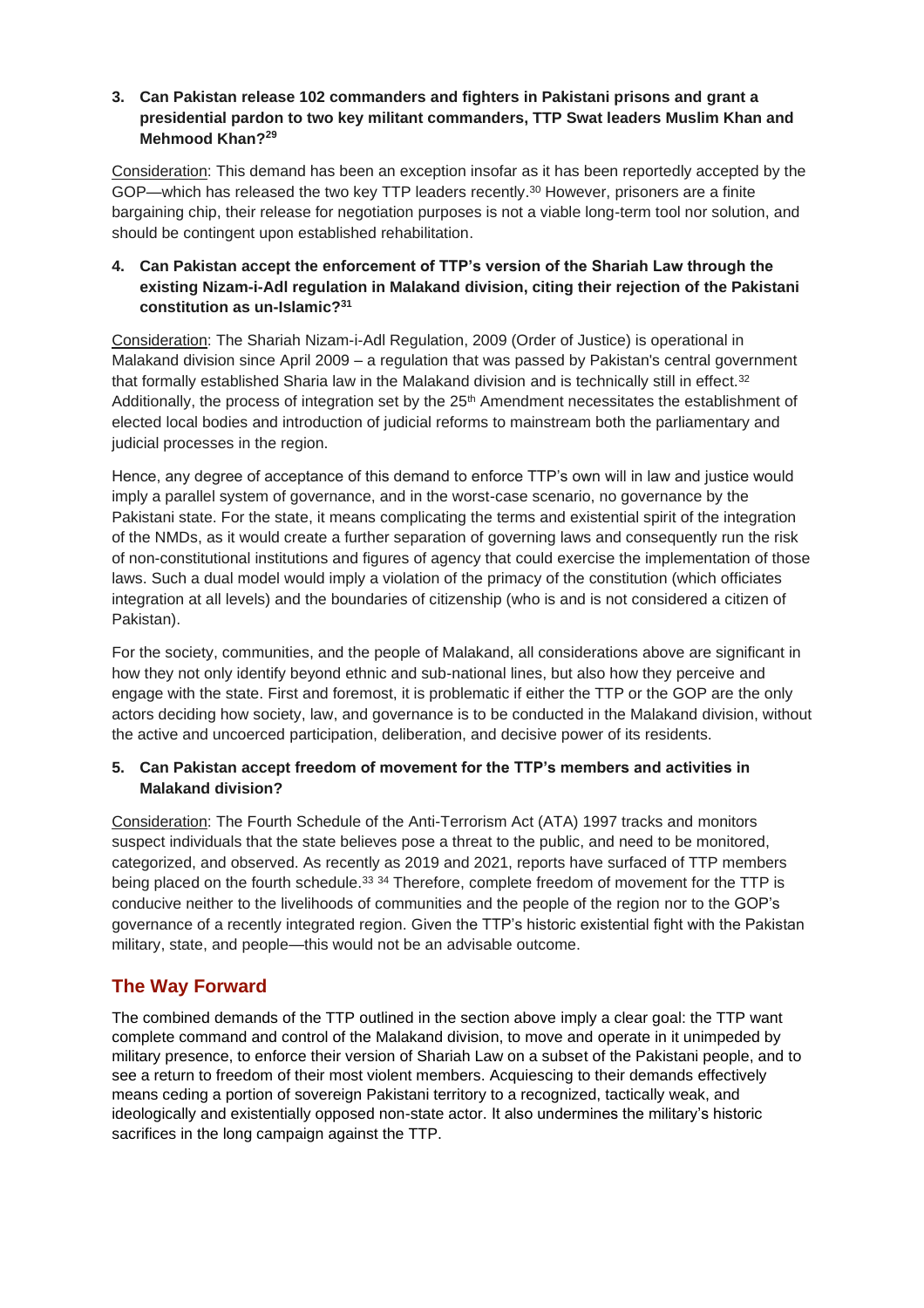The following recommendations represent a proposed path forward, as Pakistan finds itself in the eighth month of the negotiations with the TTP. They are made in the spirit of ensuring good governance and safeguarding the lives and livelihoods of the Pakistani and Afghan people.

- 1. Pakistan's key strength in negotiations is its strong relationship with Kabul. The focus of peace negotiations must remain on extending careful and deliberate dialogue that builds momentum for peace, whilst not alienating the IEA, or the Afghan people. Tactics such as the use of military force (e.g., through airstrikes) or border closures may seem like an attractive pathway to coerce alignment, but they generate high costs, both in terms of civilian suffering and casualties, the aversion of Afghans in general, and the undermining of the IEA.
- 2. The potential release of prisoners is a key issue, which must be made conditional upon the disbanding and liquidation of the TTP and facilitated through the rehabilitation and reintegration programs. It is also important to note that prisoners are a finite bargaining chip and releasing them unconditionally as a goodwill gesture has limited to no benefits for Pakistan.
- 3. The GOP also needs to capitalize on the fact that TTP members' families have created internal impetus to an end of hostilities. Despite the flurry of small-scale attacks, the TTP is not geared, funded, or capacitated to take on the Pakistani military for an extended period of time. The TTP's demands are a direct reflection of this. The peaceful and assisted repatriation of their families to Pakistan should be on offer, conditioned, once again, by the disbanding and liquidation of the TTP.
- 4. During this negotiations process and its public disclosure, the Pakistani state must ensure political engagement and participation in the dialogues of the people of Malakand and the NMDs. Beyond gesturing, the inclusion of local voices other than tribal elders and seasoned politicians, especially those of women and young people, must be ensured. The PTM and other less mainstream political groups should be considered for inclusion in the process.
- 5. Despite direct involvement in the 'peace process', the GOP must ensure peace-making domestically—especially in the vulnerable areas in the NMDs—to come to 'consociational' arrangements with social and political leaders in the tribal areas, address their grievances, and take its most vulnerable citizens into confidence. The risks posed to the GOP as it shares a negotiating table with a violent extremist group must not be neglected. The government must work on ensuring that its own people, especially groups susceptible to disenfranchisement and to the intimidation from groups like the TTP, are not left feeling defenceless and voiceless.
- 6. Continued engagement of tribal leaders and jirgas is essential, as any demand for amnesty must be framed within the context of the two most affected groups of people: the military (already represented), and the tribal elders (a sub-section now represented). All things considered, the resolution of the matter needs to be swift and conclusive. The longer the talks continue, the more calcified the relative positions will become, resulting in an eventual deadline, and a return to the existing status quo. It is in the interest of the GOP, the TTP, and the IEA to facilitate a timely, well-defined, and strategically viable end to these negotiations.

**Maryam Mirza** has a Master's in International Politics from SOAS, and a BSc in Economics, Politics and International Relations from Royal Holloway, University of London. Her work involves researching and advising clients on regional and international cooperation for better governance and socio-economic outcomes. She has previously worked on youth development, with high priority for inclusive and integrative approaches, and is particularly interested in political representations in media, and indigenous models and solutions for regional and domestic policy making in the South Asia and MENA regions.

**Zeeshan Salahuddin** is the Director for the Centre for Regional and Global Connectivity (CRGC) at Tabadlab. Zeeshan's research focuses on security studies, particularly religious and political extremism in Pakistan, and its priorities in an increasingly multipolar world. He frequently writes for The News, The Friday Times, Dawn, The Diplomat, Foreign Policy, and others, and occasionally provides analysis on BBC and CNN. He has a master's degree in Corporate Communications and Strategic Management from Ithaca College, New York.

**Disclaimer:** The views and opinions expressed in this article are those of the author and do not necessarily reflect the official policy or position of Tabadlab Private Limited.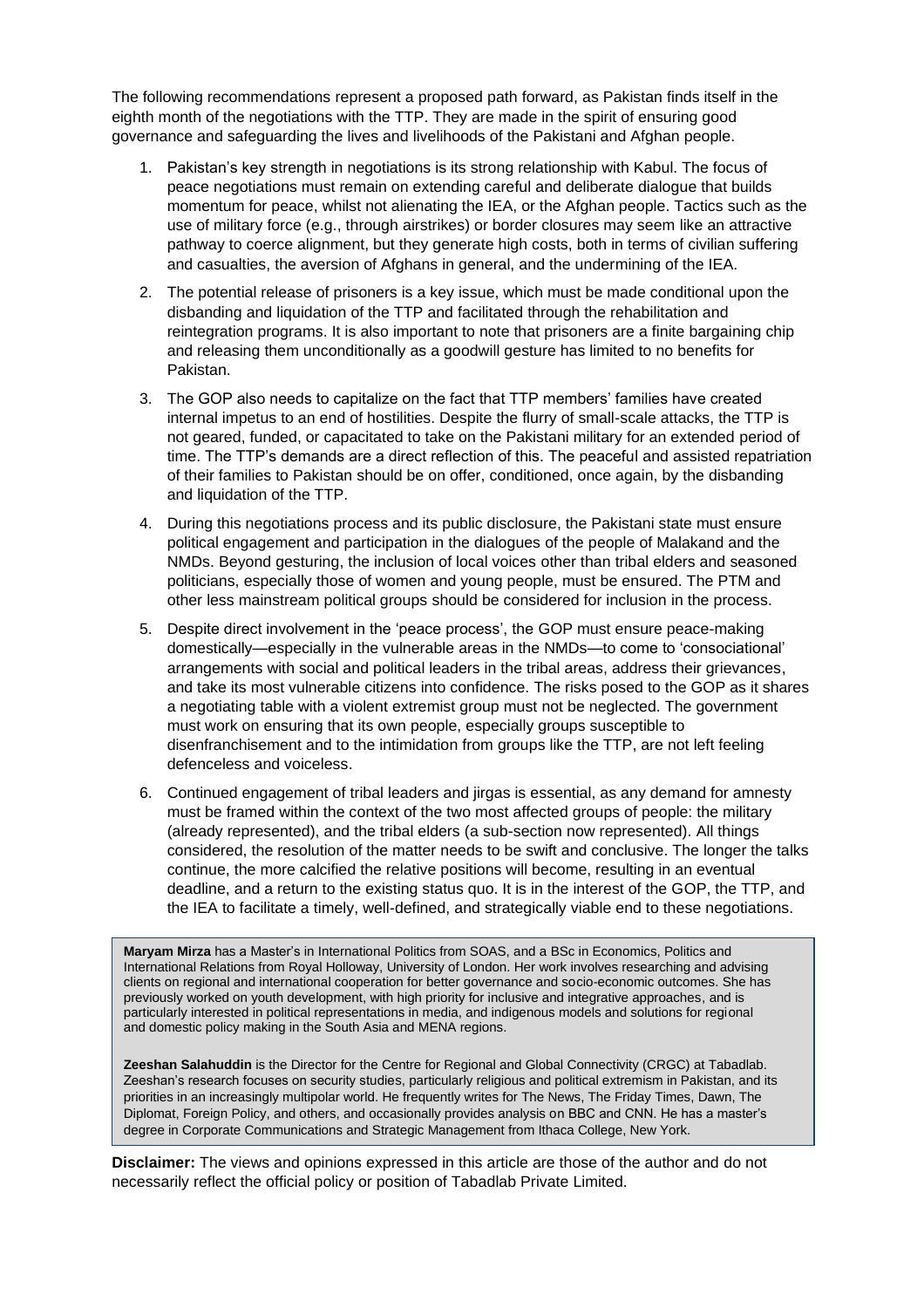#### **Endnotes**

<sup>1</sup> The Express Tribune. (2022). Govt confirms peace talks with TTP, welcomes indefinite ceasefire. [https://tribune.com.pk/story/2359877/govt-confirms-peace-talks-with-ttp-welcomes-indefinite-ceasefire.](https://tribune.com.pk/story/2359877/govt-confirms-peace-talks-with-ttp-welcomes-indefinite-ceasefire)

<sup>2</sup> VOA News. (2022). Pakistan, Militants Pause Afghan-Hosted Peace Talks for Internal Discourse Amid Cautious Optimism. [https://www.voanews.com/a/pakistan-militants-pause-afghan-hosted-peace-talks-for-internal-discourse-amid-cautious](https://www.voanews.com/a/pakistan-militants-pause-afghan-hosted-peace-talks-for-internal-discourse-amid-cautious-optimism-/6595633.html)[optimism-/6595633.html.](https://www.voanews.com/a/pakistan-militants-pause-afghan-hosted-peace-talks-for-internal-discourse-amid-cautious-optimism-/6595633.html) 

<sup>3</sup> The Express Tribune. (2022).

<sup>4</sup> Khan, I. (2022). NA loses six seats in preliminary delimitation[. https://www.dawn.com/news/1692543/na-loses-six-seats-in](https://www.dawn.com/news/1692543/na-loses-six-seats-in-preliminary-delimitation)[preliminary-delimitation.](https://www.dawn.com/news/1692543/na-loses-six-seats-in-preliminary-delimitation)

<sup>5</sup> Pakistan Institute for Conflict and Security Studies. (2021). Annual Report[. https://www.picss.net/annual-report-2021/.](https://www.picss.net/annual-report-2021/)

<sup>6</sup> Kishore, S. (2022). Pakistan & TTP: Why Afghanistan-Brokered Peace Talks May Not Achieve Much. [https://www.thequint.com/voices/opinion/pakistan-ttp-why-afghanistan-brokered-peace-talks-may-not-achieve-much#read](https://www.thequint.com/voices/opinion/pakistan-ttp-why-afghanistan-brokered-peace-talks-may-not-achieve-much#read-more)[more.](https://www.thequint.com/voices/opinion/pakistan-ttp-why-afghanistan-brokered-peace-talks-may-not-achieve-much#read-more)

<sup>7</sup> Kishore, S. (2022).

<sup>8</sup> ANI. (2022). Pak releases dozens of TTP prisoners as peace talks continue with banned outfit. [https://www.aninews.in/news/world/asia/pak-releases-dozens-of-ttp-prisoners-as-peace-talks-continue-with-banned](https://www.aninews.in/news/world/asia/pak-releases-dozens-of-ttp-prisoners-as-peace-talks-continue-with-banned-outfit20220221042822/)[outfit20220221042822/.](https://www.aninews.in/news/world/asia/pak-releases-dozens-of-ttp-prisoners-as-peace-talks-continue-with-banned-outfit20220221042822/)

<sup>9</sup> United Nations Security Council (2022). Monitoring Team's Twenty-ninth report[. https://documents-dds](https://documents-dds-ny.un.org/doc/UNDOC/GEN/N21/416/14/PDF/N2141614.pdf?OpenElement)[ny.un.org/doc/UNDOC/GEN/N21/416/14/PDF/N2141614.pdf?OpenElement.](https://documents-dds-ny.un.org/doc/UNDOC/GEN/N21/416/14/PDF/N2141614.pdf?OpenElement) 

10The Express Tribune. (2022).

<sup>11</sup> VOA News. (2022).

<sup>12</sup> VOA News. (2022). Pakistan Sends Team to Kabul to Discuss Cease-Fire. [https://www.voanews.com/a/pakistan-sends](https://www.voanews.com/a/pakistan-sends-team-to-kabul-to-discuss-cease-fire-/6599290.html)[team-to-kabul-to-discuss-cease-fire-/6599290.html.](https://www.voanews.com/a/pakistan-sends-team-to-kabul-to-discuss-cease-fire-/6599290.html)

<sup>13</sup> Shamsi. (2022). Restoration of FATA: What is the big demand of banned TTP?[. https://mmnews.tv/restoration-of-fata-what](https://mmnews.tv/restoration-of-fata-what-is-the-big-demand-of-banned-ttp)[is-the-big-demand-of-banned-ttp.](https://mmnews.tv/restoration-of-fata-what-is-the-big-demand-of-banned-ttp)

<sup>14</sup> United Nations Security Council (2022).

<sup>15</sup> Gandhara. (2022). Islamabad Hands Over Top Pakistani Taliban Commanders To Afghan Mediators In Bid To Revive Peace Talks. (2022). [https://gandhara.rferl.org/a/pakistani-taliban-commanders-handed-over-afghan/31846644.html.](https://gandhara.rferl.org/a/pakistani-taliban-commanders-handed-over-afghan/31846644.html)

<sup>16</sup> Pakistan Institute for Conflict and Security Studies. (2021).

17 Jadoon, A, and Sayed, A. (2021). The Pakistani Taliban is reinventing itself[. https://www.9dashline.com/article/the-pakistani](https://www.9dashline.com/article/the-pakistani-taliban-is-reinventing-itself)[taliban-is-reinventing-itself.](https://www.9dashline.com/article/the-pakistani-taliban-is-reinventing-itself)

<sup>18</sup> Kishore, S. (2022).

<sup>19</sup> The Express Tribune. (2022). Afghan Taliban's double game? [https://tribune.com.pk/story/2360192/afghan-talibans-double](https://tribune.com.pk/story/2360192/afghan-talibans-double-game)[game.](https://tribune.com.pk/story/2360192/afghan-talibans-double-game)

<sup>20</sup> VOA News. (2022).

<sup>21</sup> The Express Tribune. (2022).

<sup>22</sup> VOA News. (2022).

<sup>23</sup> United Nations Security Council. (2022). https://www.un.org/securitycouncil/sanctions/1267/monitoring-team/reports.

<sup>24</sup> Khan, I. (2022). No major breakthrough yet as jirga returns from Kabul. [https://www.dawn.com/news/1693014/no-major](https://www.dawn.com/news/1693014/no-major-breakthrough-yet-as-jirga-returns-from-kabul)[breakthrough-yet-as-jirga-returns-from-kabul.](https://www.dawn.com/news/1693014/no-major-breakthrough-yet-as-jirga-returns-from-kabul) 

<sup>25</sup> https://mobile.twitter.com/BBhuttoZardari/status/1535615909578084355

<sup>26</sup> VOA News. (2022).

<sup>27</sup> Khan, I. (2022). Islamabad, TTP agree on indefinite ceasefire. [https://www.dawn.com/news/1692383/islamabad-ttp-agree-on](https://www.dawn.com/news/1692383/islamabad-ttp-agree-on-indefinite-ceasefire)[indefinite-ceasefire.](https://www.dawn.com/news/1692383/islamabad-ttp-agree-on-indefinite-ceasefire)

<sup>28</sup> Khan, I. (2022).

<sup>29</sup> Gandhara. (2022).